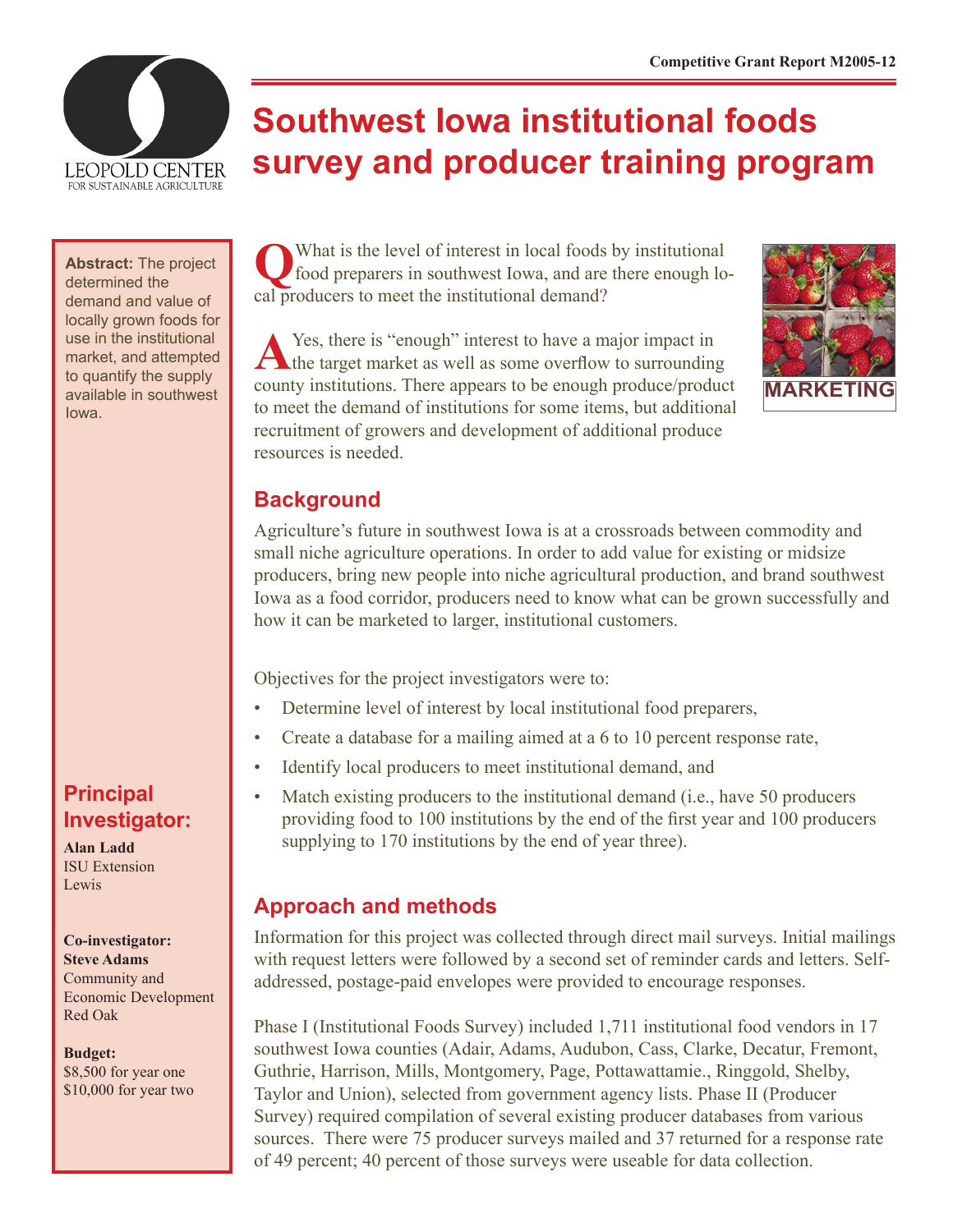#### **Results and discussion**

Return rate for the Phase I (institutional foods survey) was nearly 30 percent. Of those responding, 83 percent would "purchase" local products, with 48 percent considering purchase of either fresh or processed items. The top ten food groups garnering the most interest were tomatoes, peppers/potatoes, onions, lettuce, eggs, strawberries, apples, green beans/carrots, beef, and 2 percent milk. Local institutions indicated an interest in acquiring local food products, but there needs to be a way to link those institutions with local growers.

Phase II sought to help create those links between farmers and buyers. The second survey focused on 75 growers identified as possible institutional sellers. Forty percent returned usable surveys and expressed interest in providing products for a regional food system or institutional markets. The original strategies had to be altered because it became clear that the demand surpassed producer supplies. In order to make a regional food system work well, more information is needed to help distinguish the current or potential inventory of product suitable for the institutional markets.

#### **Conclusions**

#### Phase 1 Survey

For the institutional market, organic products offered no additional perceived value, either in the additional cost or marketability, or that naturally grown products seemed to carry more validity with consumers. Another challenge was to convince the institutional market that locally grown food can be delivered on a basis other than seasonally. Meeting this objection will require education for the market, consumer and producer about extending the typical Iowa growing season and developing facilities that will offer year-round options to use local foods (i.e., commercial kitchens, processing equipment, blast and regular freezers, and inventory packaging and storage facilities).

This survey verified that local institutions have an interest in locally grown foods, giving credence to the move to Phase II. Strategies for Phase II initially were tied to the added value per acre goal, but methods were altered to acknowledge that there were not enough producers to meet the demand for locally grown products.

Phase II aimed to identify existing producers, determine the "critical mass" of either product or producers, and match producers with institutions. Using databases of existing producers from several different groups and agencies, the investigators were able to identify only 75 growers. This is not enough to meet the product demand shown by the institutions in Phase I.

The number of producers willing to participate may be small because efforts of this sort have failed in the past and they are reluctant to commit, or there is no real desire to participate in anything but a very confined local market. However, there may be enough producers of certain items (tomatoes, potatoes, sweet corn, watermelons, apples) to make an initial foray into the Omaha/Council Bluffs institutional market.

#### **Impact of results**

Local growers/producers could potentially have access to new markets and increased value per acre of their product. There will be more opportunities to add additional